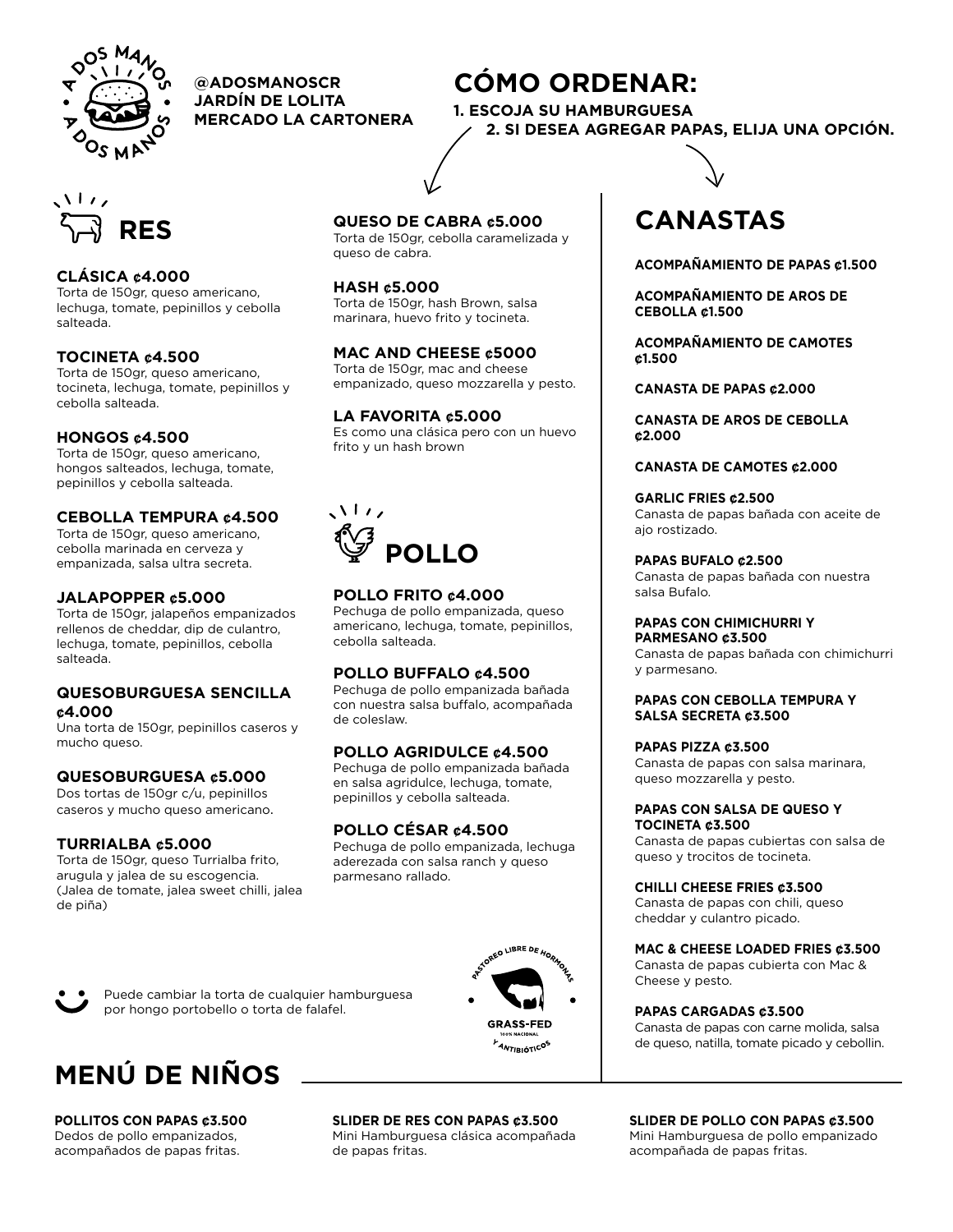

**@ADOSMANOSCR HOW TO ORDER: JARDÍN DE LOLITA MERCADO LA CARTONERA**



## **CLASSIC ¢4.000**

150gr patty, American cheese, lettuce, tomato, pickles and sautéed onion.

## **BACON ¢4.500**

150gr patty, American cheese, bacon, lettuce, tomato, pickles and sautéed onion.

## **MUSHROOM ¢4.500**

150gr patty, American cheese, sautéed mushrooms, lettuce, tomato, pickles and sautéed onion.

## **ONION TEMPURA ¢4.500**

150gr patty, American cheese, onion marinated in beer and breaded, Ultra Secret Sauce.a.

### **JALAPOPPER ¢5.000**

150gr patty, breaded jalapeños stuffed with cheddar, cilantro dip, lettuce, tomato, pickles, sautéed onion

### **CHEESE BURGER ¢4.000**

A 150gr patty, homemade pickles and a lot of cheese.

### **DOUBLE CHEESE BURGER ¢5.000**

Two patty of 150gr each, homemade pickles and a lot of cheese.

### **TURRIALBA ¢5.000**

150gr patty, fried Turrialba cheese, arugula and jelly of your choice.)

### **GOAT CHEESE ¢5.000**

150gr patty, caramelized onions and goat cheese.

mushroom or falafel cake.

You can swap any hamburger patty for portobello

**HASH ¢5.000**

150gr patty, Hash Brown, marinara sauce, fried egg and bacon.

**1. CHOOSE YOUR BURGER**

 **2. IF YOU WANT TO ADD POTATOES,** 

 **CHOOSE AN OPTION.**

## **MAC & CHEESE ¢5000**

150gr patty, breaded mac and cheese, mozzarella cheese and pesto.

## **THE FAVORITE ONE ¢5.000**

Is like the Classic with a fried egg and hash brown.



## **FRIED CHICKEN ¢4.000**

Breaded chicken breast, cheese, lettuce, tomato, pickles, sautéed onion.

## **BUFFALO CHICKEN ¢4.500**

Breaded chicken breast bathed in our buffalo sauce, and coleslaw.

#### **SWEET & SOUR CHICKEN ¢4.500**

Breaded chicken breast bathed in sweet and sour sauce, lettuce, tomato, pickles and sautéed onion.

## **CHICKEN CAESAR ¢4.500**

Breaded chicken breast, lettuce dressed with ranch sauce and grated Parmesan cheese.



# **KIDS MENU**

**CHICKEN FINGERS ¢3.500** Breaded chicken fingers, with a side of fries.

**BEEF SLIDER ¢3.500** Classic Mini Burger with a side of fries. **BASKETS**

**SIDE OF FRIES ¢1.500**

**SIDE OF ONION RINGS ¢1.500**

**SIDE OF SWEET POTATO FRIES ¢1.500**

**ORDER OF FRIES ¢2.000**

**ORDER OF ONION RINGS ¢2.000**

**ORDER OF SWEET POTATO FRIES ¢2.000**

**GARLIC FRIES ¢2.500** Fries covered in roasted garlic oil.

**BUFFALO FRIES ¢2.500** Fries tossed with our Buffalo sauce.

**CHIMICHURRI & PARMESAN FRIES ¢3.500**

#### **FRIES WITH ONION TEMPURA & ULTRA SECRET SAUCE ¢3.500**

Fries served with beer-marinated tempura onions and our Ultra Secret Sauce.

#### **PIZZA FRIES ¢3.500**

Fries with marinara sauce, mozzarella cheese and pesto.

#### **BACON & CHEESE FRIES ¢3.500**

**CHILLI CHEESE FRIES ¢3.500** Fries with chilli, cheddar cheese and chopped cilantro.

#### **MAC & CHEESE LOADED FRIES ¢3.500** Fries with Mac & Cheese y pesto.

**LOADED FRIES ¢3.500**

Fries with ground beef, cheese sauce, sour cream, chopped tomato and chives.

**CHICKEN SLIDER ¢3.500** Mini breaded chicken burger with a side of fries.